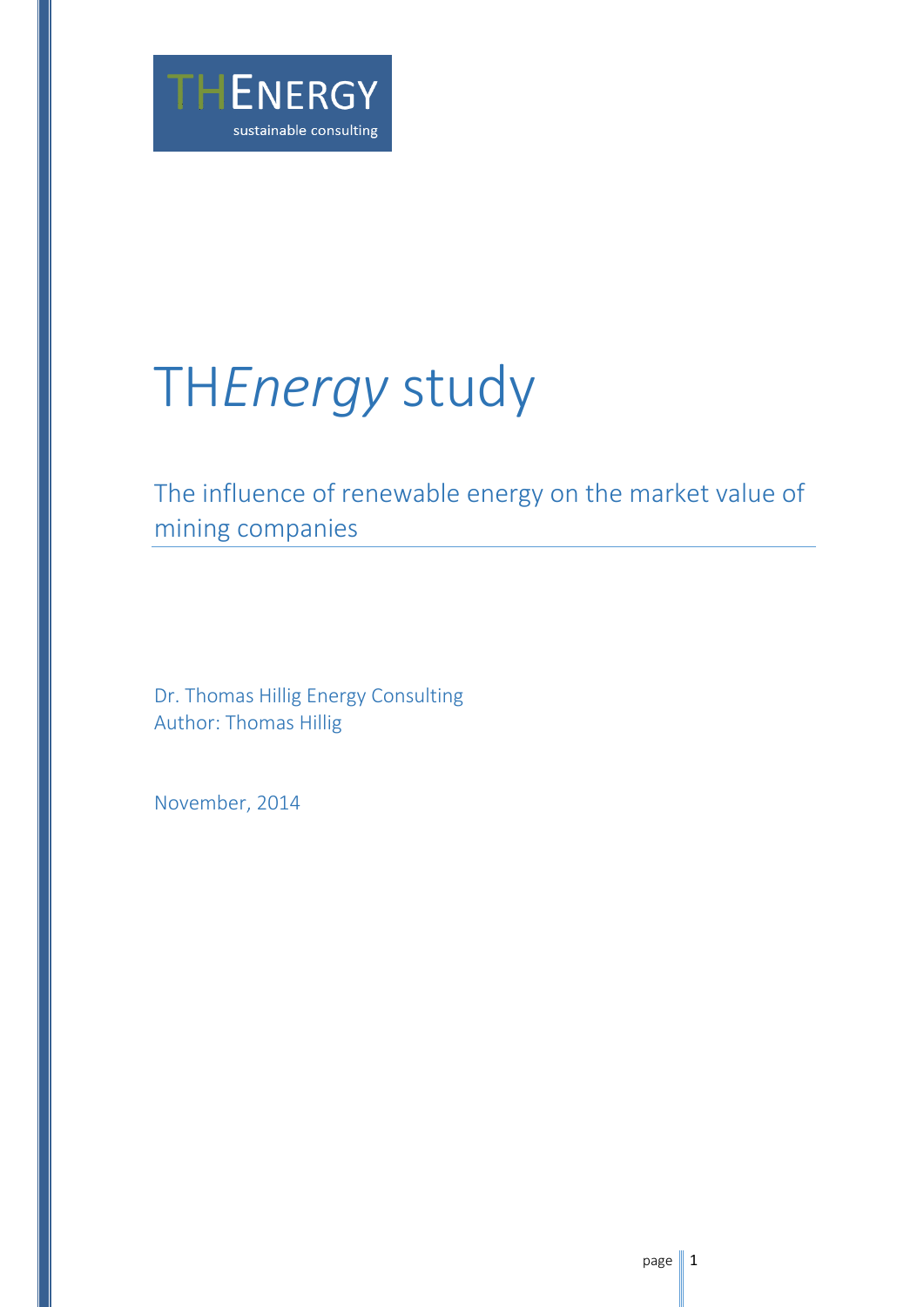

# <span id="page-1-0"></span>Content

| 3 <sup>7</sup> |     |  |  |  |
|----------------|-----|--|--|--|
|                | 3.1 |  |  |  |
|                | 3.2 |  |  |  |
|                |     |  |  |  |
|                |     |  |  |  |
|                |     |  |  |  |
|                |     |  |  |  |
|                |     |  |  |  |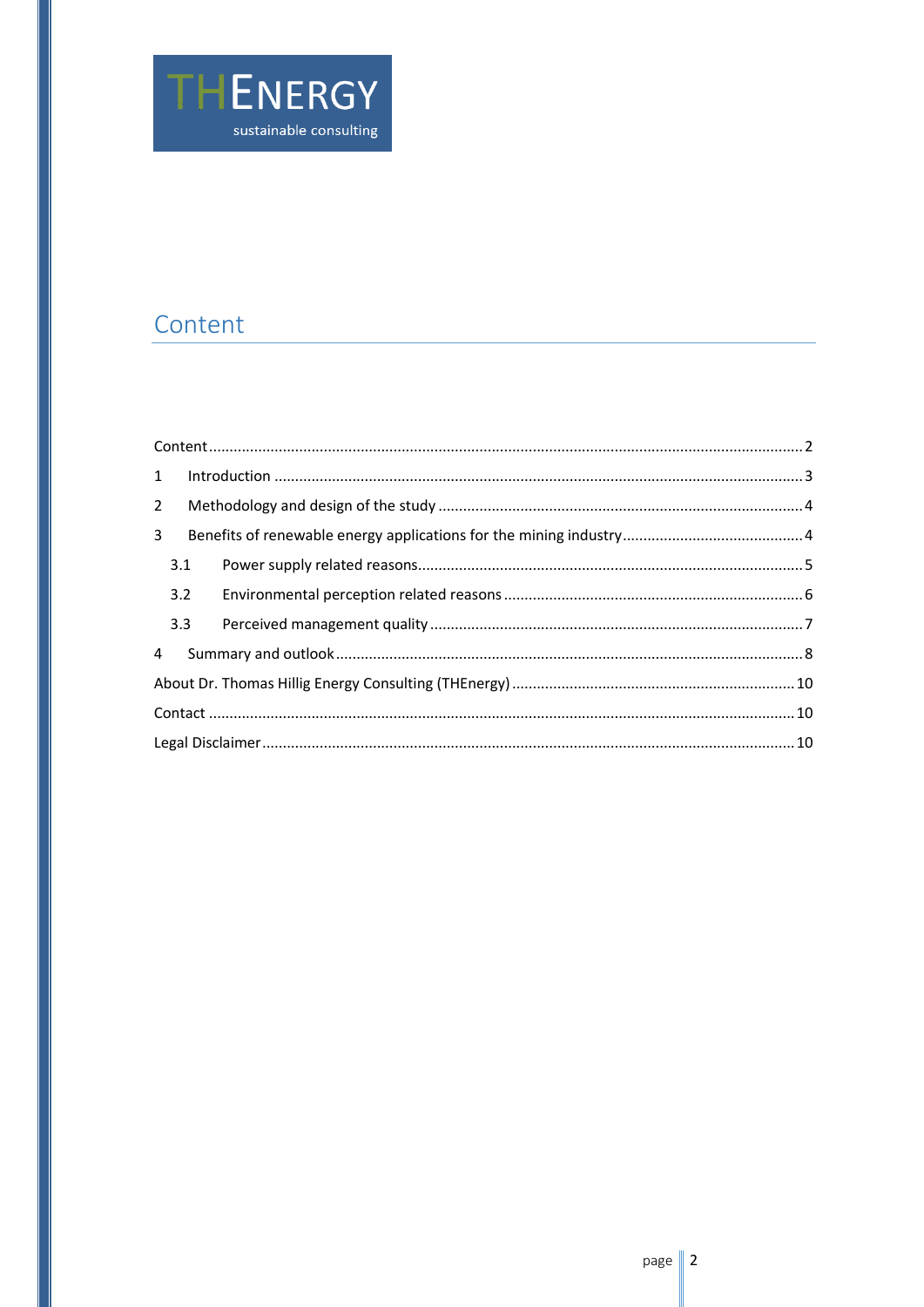

## <span id="page-2-0"></span>1 Introduction

The recent past was rather difficult for mining companies as commodity prices fell considerably; in 2013 for instance, gold fell by 40%, iron ore by 8% and nickel by 27.6%.<sup>1</sup>

The falling commodity prices had a direct impact on the revenues and profits of mining companies. The market capitalization of the largest 40 global mining companies declined in 2013 with net profits falling 72% to \$20 billion, an extreme descent. The market capitalization of the top 40 mining companies fell by \$280 billion, which translates into 23%, to \$958 billion at the end of  $2013.<sup>2</sup>$ 

The situation was much better in developing countries (net profits of \$24 billion) in comparison to the aggregate losses of developed market companies (losses of \$4 billion). Approximately 50% of the top 40 mining companies changed their CEO in 2012 or 2013.<sup>3</sup>

Energy cost are becoming increasingly important in mining operations. First, the majority of easily accessible sites have already been exploited, which makes it necessary to dig deeper; therefore, more energy per unit of raw material is needed. Second, the energy prices have increased considerably during the last few years. This trend is expected to continue and accelerate in the following years.

A third development could actually be favorable for the mining companies. The prices for renewable energy have decreased considerably recently, including solar and wind energy projects. Particularly in remote locations, the price of solar energy has become very competitive. Many mines are powered by diesel generators, and solar or wind energy plants can be added to the existing generators. As solar and wind energy are not stable and are driven by external forces, i.e. wind and the sun, they cannot provide electricity by themselves. In hybrid wind-diesel or solar-diesel power plants the diesel generator provides the delta between the load from the mine and the generation of the renewable energy source. In theory, energy storage / batteries could actually increase the amount of electricity from renewable sources that can be used by the mining operations; solar technologies such as concentrated solar power (CSP) allow for some energy storage as well. Aside from electricity, solar thermal plants could also provide process heat for the mining operations.

The main obstacle for renewable energy at mines is that almost the entire investment has to be fulfilled beforehand, unlike diesel generators where the fuel is paid when it is actually used. The mining industry used to be very successful and provided high returns on investment, much higher than most other industries. The high return is also a benchmark for capital that is invested into renewable power plants.

<sup>1</sup> PWC (2014), 2014 Global mining deals outlook and 2013 review.

<sup>2</sup> PWC (2014), Mine 2014 - Realigning expectations.

<sup>&</sup>lt;sup>3</sup> PWC (2014), Mine 2014 - Realigning expectations.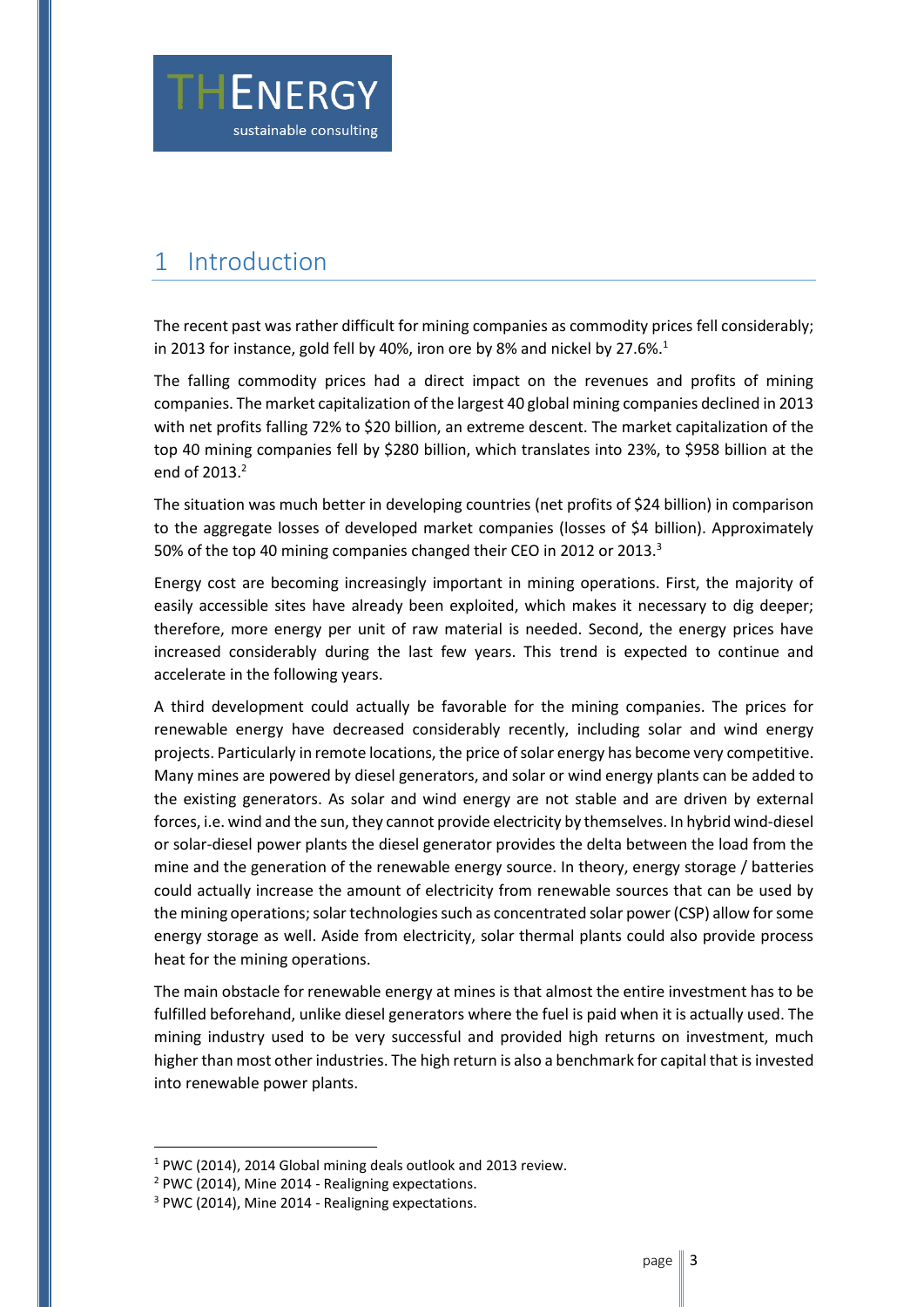

Recent developments have shown that more and more external investors and Independent Power Producers (IPPs) are entering the energy market for mines. They finance the power plants and then either rent the plant to the mines or sell the power under a long-term power purchase agreement to the mine.

This study examines whether a renewable energy commitment for mines could have a direct impact on the stock value of mining companies. The study looks at direct factors such as energy prices and indirect factors such as environmental image and perceived management quality.

## <span id="page-3-0"></span>2 Methodology and design of the study

The methodology employed in the study is expert interviews.<sup>4</sup> A total of 23 interviews were conducted with experts from the financial, mining and renewable energy sectors.



The interviews were conducted by phone or in personal meetings. Most of the experts are from Europe, and the majority have a global perspective on the topic.

# <span id="page-3-1"></span>3 Benefits of renewable energy applications for the mining industry

The study distinguishes three different fields in which renewable energy applications could potentially create benefits for the mining industry. Firstly, energy related benefits mainly consist of better energy prices, especially in remote mining locations; this group also includes

<sup>4</sup> Bogner, A., Littig, B., & Menz, W. (eds.) (2009). Interviewing Experts. Methodology and Practice. Basingstoke England : Palgrave Macmillan.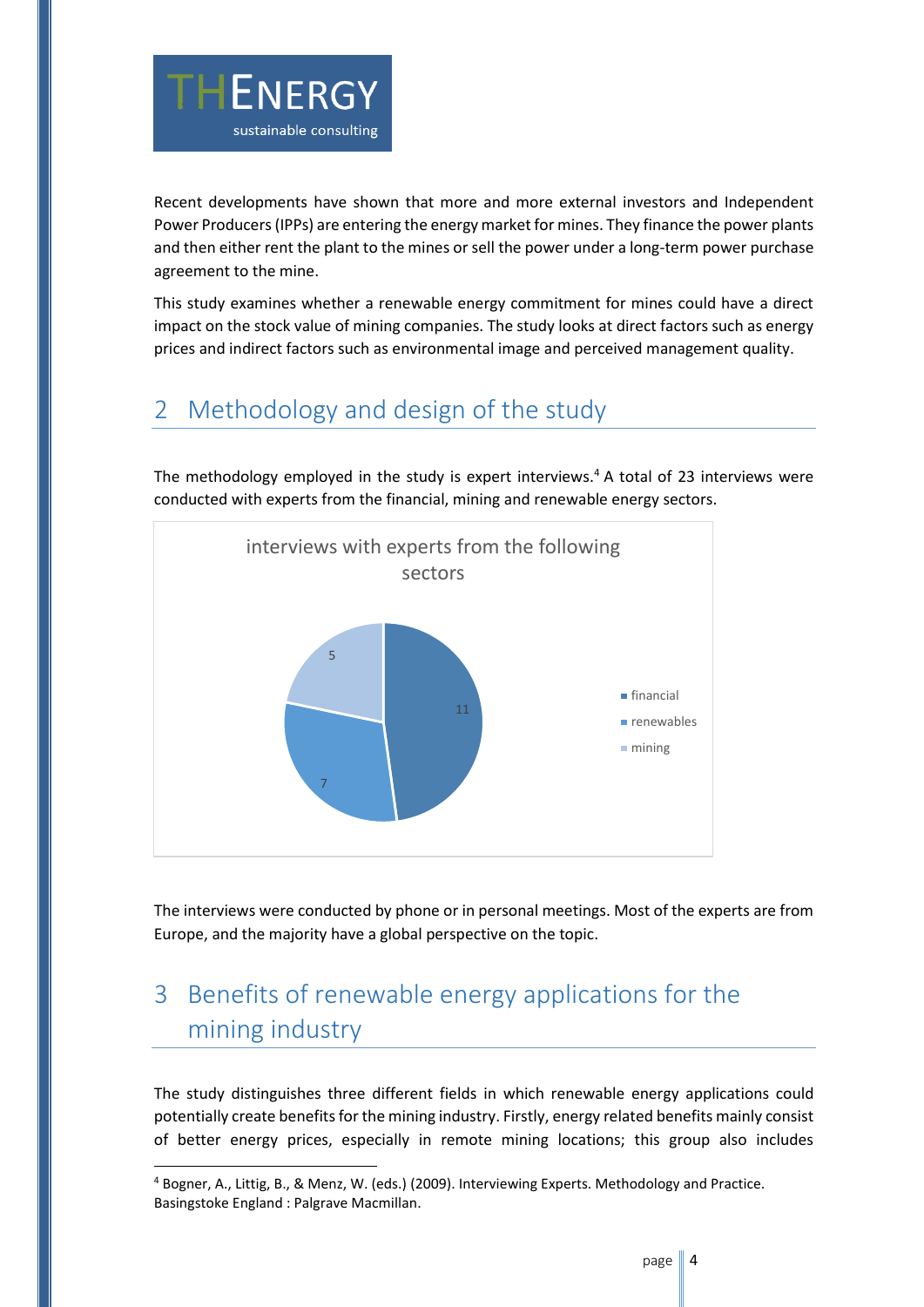

advantages that mines have due to a better and more stable power supply when they are connected to an unstable grid. The second class is about making mining companies appear more environmentally friendly and more sustainable, and the last area is related to perceived management quality.

#### <span id="page-4-0"></span>3.1 Power supply related reasons

The power supply related reasons in mining for using renewable energy power plants at their sites are the most traditional ones, and they are often the only advantages considered in many business cases.

The typical load curve of mines depends upon whether the mines operate 24 hours a day or are stopped during the night. Many mines have permission to operate during nights, which means that they also need electricity at night. This is a challenge for solar, above all PV, power plants. In general, the integration of solar energy into existing diesel generator sets has to take the variability of solar energy into account. Electricity can be stored in different kinds of storage systems; as the technology matures, the impact of storage on our energy systems in general increases and sometimes this will even mean that existing grids could be used less. Currently, energy storage systems require high investment costs and they are not normally used in mining applications. This might change in the near future.

The variability of wind is also high, but obviously follows different rules than the variability of solar. If there is too much wind, brakes are applied to stop the rotors and no electricity is generated. The objective for renewable energy power plants that are built at mines is that they do not create risks for secure power supply.

Energy (not electricity) costs are estimated to be 10-20% of the total costs in mining. This figure is on the lower end for mining operations in North America and on the upper end for remote mining sites in Africa or Asia. Estimates are that, without energy storage, 25% of the total energy consumption can be replaced by solar in regions with high irradiation and 30% by wind energy. If a mining company has many remote locations with high diesel prices, an average of 40% in fuel savings is achievable for solar installations. Indicating numbers for wind here is much more difficult as the wind profile is much more site-specific; at many mining locations it will not make sense to build wind turbines, and in windy areas the savings can actually be higher than for solar.

For a rough estimation of the total cost saving potential of renewable energy plants the figures for solar are used: $5$ 

percentage energy cost of total costs \* percentage of substitution \* percentage of cost savings = total savings potential

 $20\% * 25\% * 40\% = 2\%$ 

<sup>&</sup>lt;sup>5</sup> The calculation is only a first approximation in order to give a rough indication regarding the importance of energy cost savings. There will be big deviations for different companies.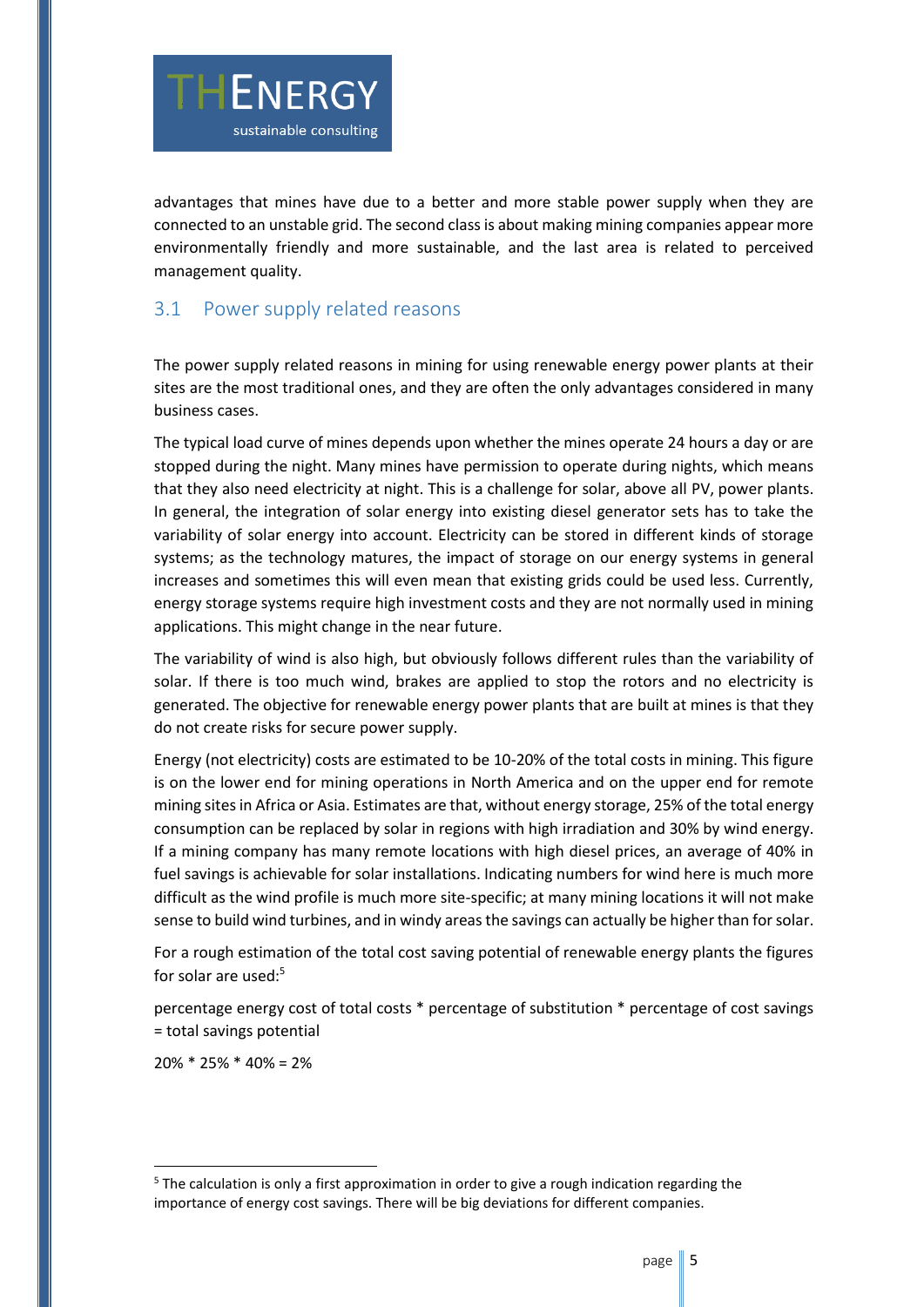

The 2% is the saving potential of the total cost in a positive case and in many cases this will be the upper limit. The 2% refers to electricity prices of today, and general expectations are that the electricity prices will raise further in the future, i.e. the integration of renewable energy plant can be considered in addition to the savings potential of approximately 2% as a price hedge against increasing energy prices in the future.

2% actually does not seem to be very high, but it comes from the total company perspective. The figure is used here because the study wants to show the impact of renewable energy commitment on the market value of mining companies. The 2% shows that even purely for improving energy costs a company-wide renewable energy strategy will make sense for mining companies that have many remote locations are rather high current electricity prices.

#### <span id="page-5-0"></span>3.2 Environmental perception related reasons

Many mining companies are not perceived as environmental friendly. This is especially true for coal mining.

Environmental groups are being organized more efficiently through the internet and can create serious problems for mining companies:

- (1) Issues in the permitting process for new mines
- (2) Divestment movements that pull equity away from the mining industry
- (3) Movements that stigmatize banks that finance the mining industry.

The highest impact on the market value of mining companies according to the expert interviews will be (2) and (3).

As of September 19, 2014, 181 institutions and local governments and 656 individuals representing over \$50 billion in assets have pledged to divest from fossil fuels; lately, big names such as the Rockefeller Brothers Fund have joined the divestment movement, which is expected to result in even stronger support in the future. In addition, active protesting against companies such as UCL and BHP Billiton can be observed.<sup>6</sup>

The direct impacts of fossil fuel divestment on equity or debt are likely to be limited. The study of Ansar, A., Caldecott, B., and Tilbury, J. (2013) identifies other fields with a larger expected impact, including:<sup>7</sup>

• Restrictive legislation

 $6$  Damian Carrington (2014), Fossil fuel divestment campaign targets UCL and BHP Billiton (The Guardian).

 $^7$  Ansar, A., Caldecott, B., Tilbury, J. (2013), Stranded assets and the fossil fuel divestment campaign: what does divestment mean for the valuation of fossil fuel assets?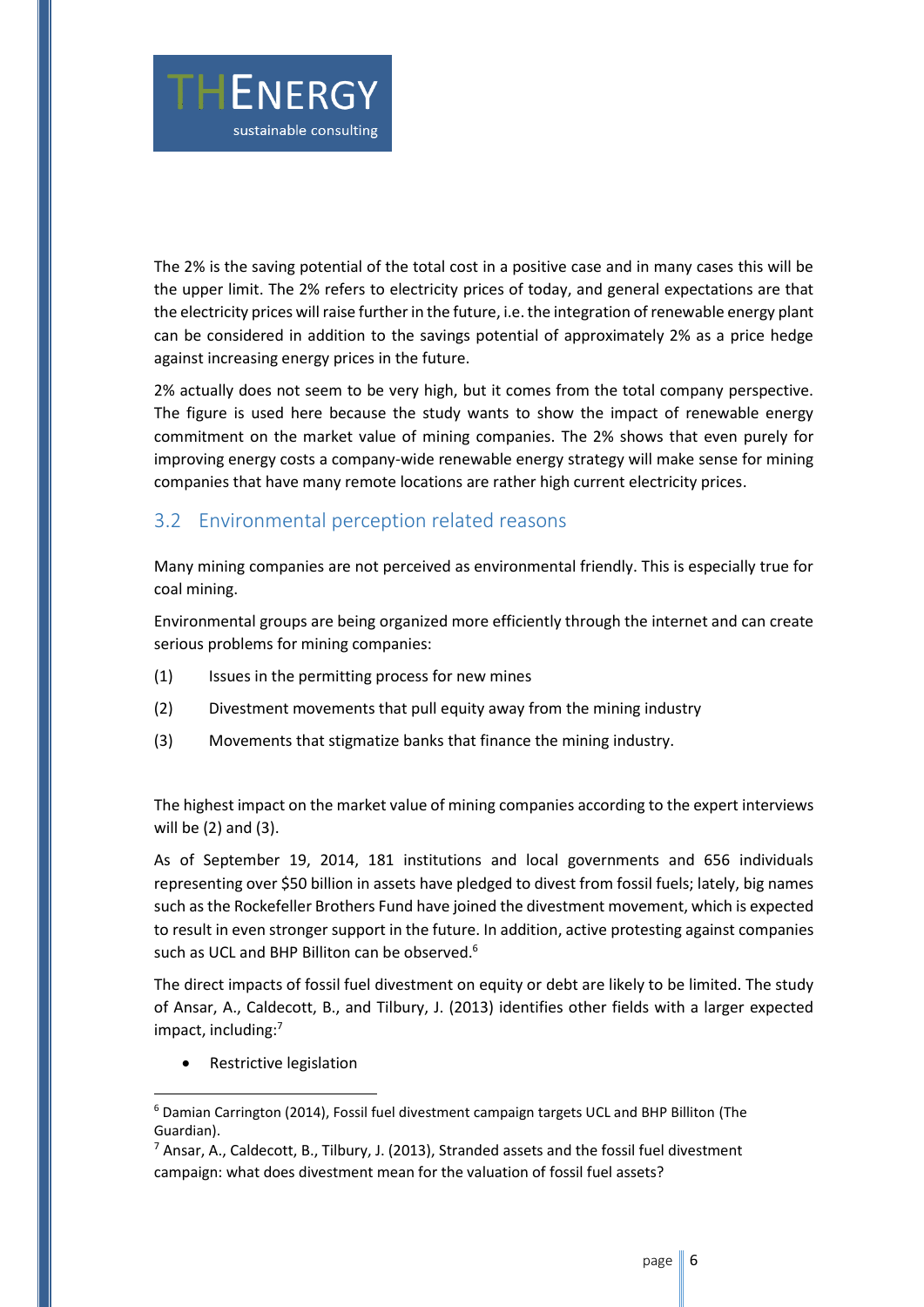

Multiples' compression

In the tobacco industry, we have seen that a divestment campaign can result in very restrictive legislation. Stigmatization can lead to a permanent degradation of financial multiples (e.g., the share price-to-earnings, or PE ratio) of a target company. The majority of the financial experts interviewed expressed the view that mining companies are sometimes traded at large discounts because their industry is perceived as being environmentally unfriendly and their business model contains the risk of further stigmatization.

In the mining industry, the danger of stigmatization is greatest for companies that are involved in coal mining. Some of the largest mining companies have allegedly already considered surrendering their coal mines to avoid further stigmatization.

Renewable energy represents a possible solution for avoiding stigmatization and requires a comprehensive renewable energy strategy for the entire company. If only some isolated actions are implemented, the expected impact on reducing stigmatization is likely to be very low.

#### <span id="page-6-0"></span>3.3 Perceived management quality

A progressive commitment to renewable energy can result in a better evaluation of the management and corporate governance of a mining company by the financial markets.

Protagonists of the financial markets are investors, analysts and financial journalists. In the end, stock prices are the result of demand and supply of stocks. Nevertheless, the demand and supply of stocks is heavily influenced by changes about the expectation of future income and expenses. A very critical element in this evaluation process is management. How is management able to influence the development of future income and expenses in a positive way?

Financial protagonists want to see that the management of mining companies is receptive to new solutions. They are attracted if alleged contradictions, such as powering mines with renewable energy, are reconciled. The underlying decision-making process demonstrates that the management of the mining company is receptive to solutions that are beyond the ordinary.

The effect will be even larger when the financial markets understand how positive the business case for renewable energy at mining sites actual is.

The majority of the experts from the financial market side propose the following recommendations:

- Comprehensive strategy on a group level
- Quick actions in order to obtain a first mover bonus
- Active communication with the financial markets

In order to obtain a premium from the financial market for renewable energy usage, it has to be an initiative at the group level, not an isolated action from a mine. The commitment should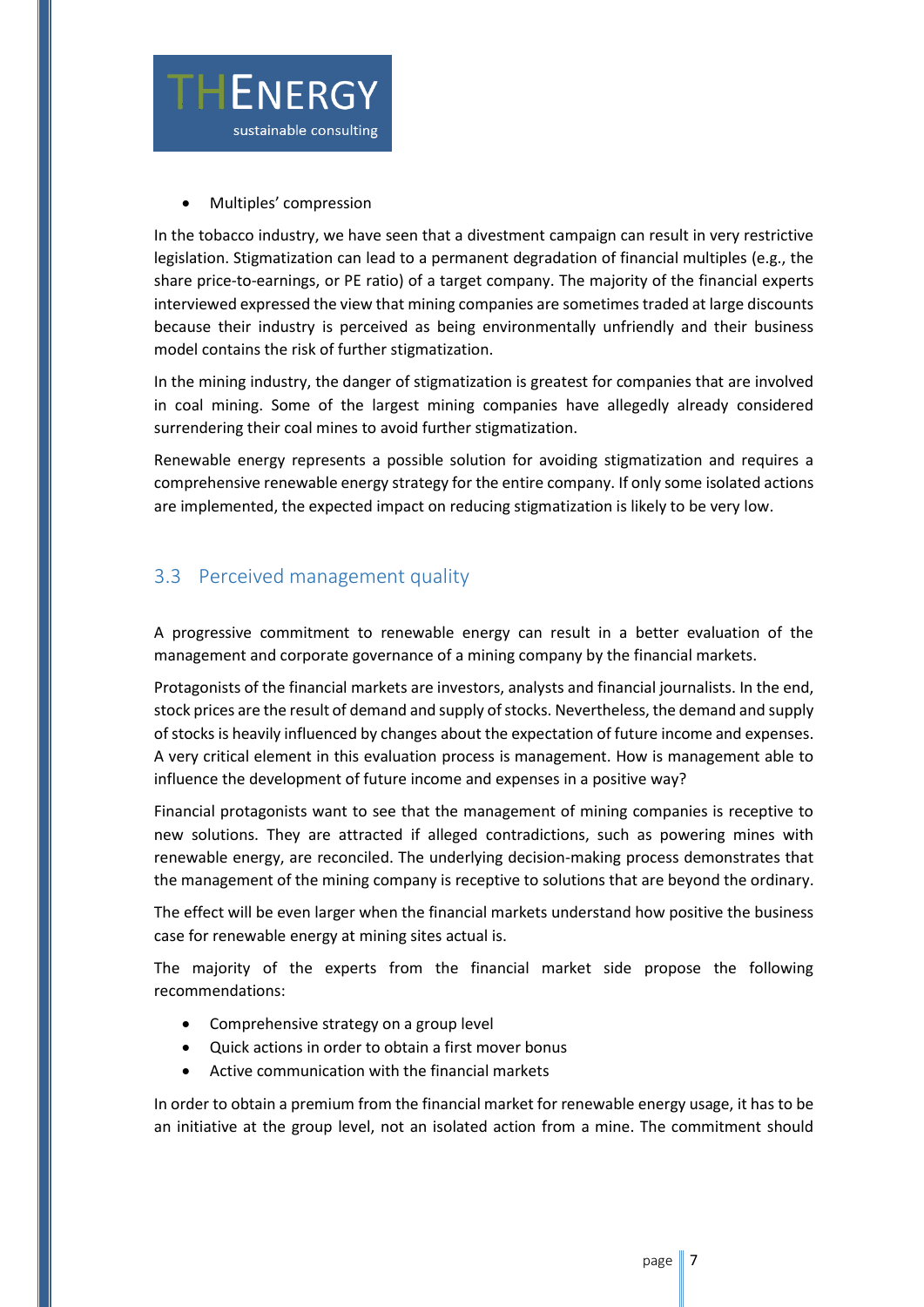

become obvious in a strategy that is formally led by corporate executives. The strategy should define milestones, which are communicated at a regular interval to the financial markets. Another recommendation is to define renewable energy-related non-financial performance indicators in corporate reporting.

Quick actions are important because the premium for the management quality will mainly be significant for a group of first movers. Even if initially not everyone in the financial community is considering the deployment of renewable energy as a sign of management quality, it is expected that during the process in which this knowledge is spread, the first movers will maintain their advantage. In other words, if investors, analysts or financial journalists who draw their attention in the future to the renewable energy topic will consider at that point the management of the first movers as being more mature than the management of the followers.

The companies that actively use renewable energy should promote its use in their communication to all stakeholders, although often it seems more obvious to communicate to customers or regulatory bodies. Nevertheless, they should ensure that the financial community, as well, learns about their achievements in order to receive the premium for management excellence. The financial and communication departments should also be involved in the process.

## <span id="page-7-0"></span>4 Summary and outlook

The study shows that mining companies can create in different dimensions a positive impact on their stock prices by using renewable energy. First of all, an approximation of a best-case scenario for the cost-reduction potential of total costs is derived. Even without energy storage solutions or changing energy consumption behavior, mining companies with many remote locations can reduce their total costs by up to 2% by implementing renewable energy integration.

Mining companies, especially for coal mining activities, face a constant risk of stigmatization. It is probable that many mining companies are traded at a discount because they are not considered as environmentally friendly, with the resulting risk of stigmatization. Renewable energy is therefore an excellent solution to countering that perception and risk.

Financial markets reward companies that are actively pursuing uncommon solutions. In the case of renewable energy for mining operations, it emphasizes that management is open for new solutions and is not stuck in the past, especially if the benefits are large on the financial side and improve the image of the corporation.

Finally, the study shows that mining companies make a renewable energy strategy on the corporate level. Isolated actions on individual mining solutions will have a very limited impact. Furthermore, it is recommended to actively communicate a renewable energy commitment to the stakeholders, not forgetting the financial markets.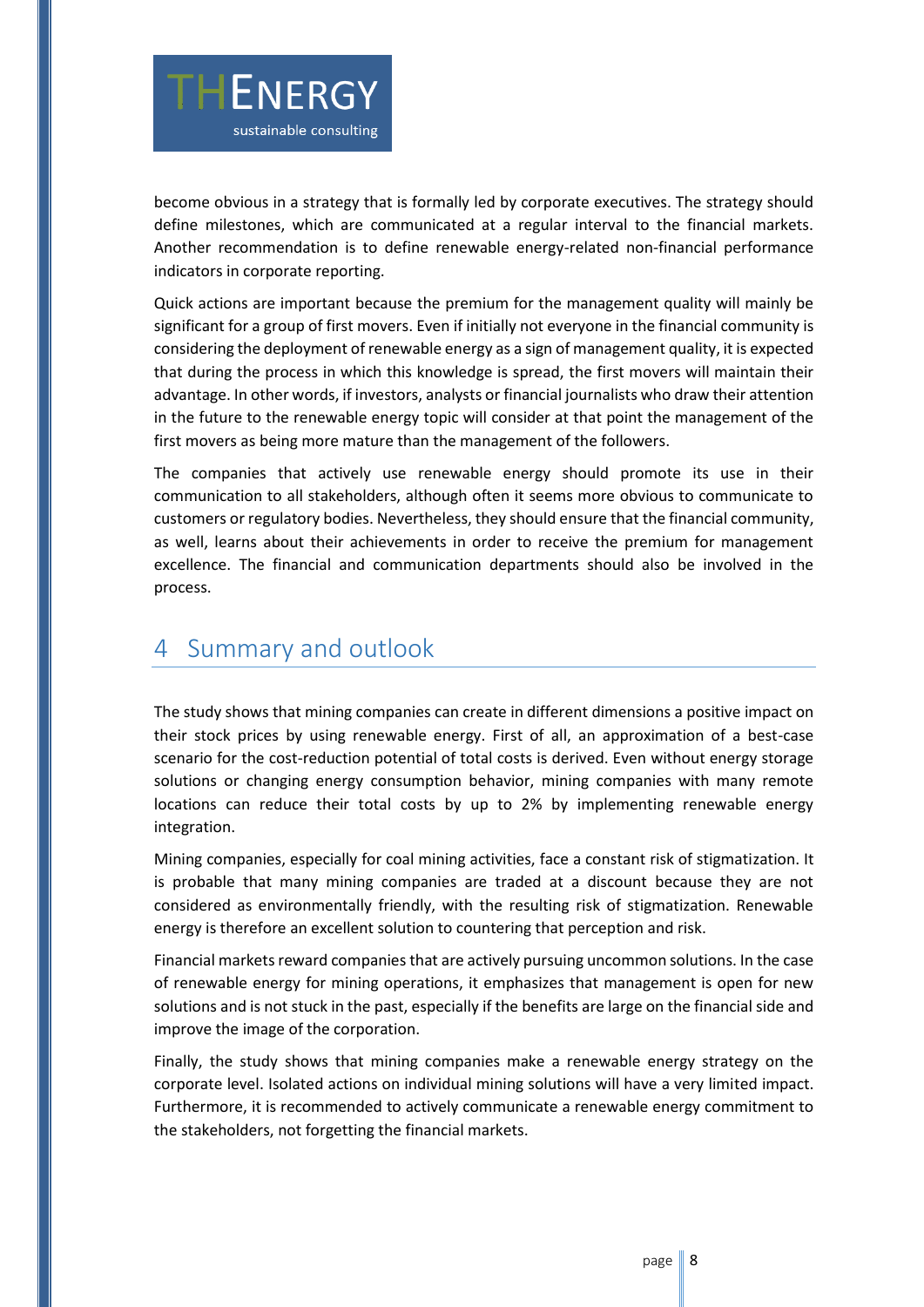

The sum of the different drivers will create a strong positive benefit on stock prices of mining companies that are genuinely committed to renewable energy.

The opinions of the interviewed experts were rather homogeneous within each group (financial, mining, renewable energy). Nevertheless, a total of 23 expert interviews can only show tendencies and result in approximate indications. Although the design of the study does not allow a quantification of the extent of the impact on stock prices, the hypothesis that there is a considerable financial impact could serve as an interesting starting point for further research.